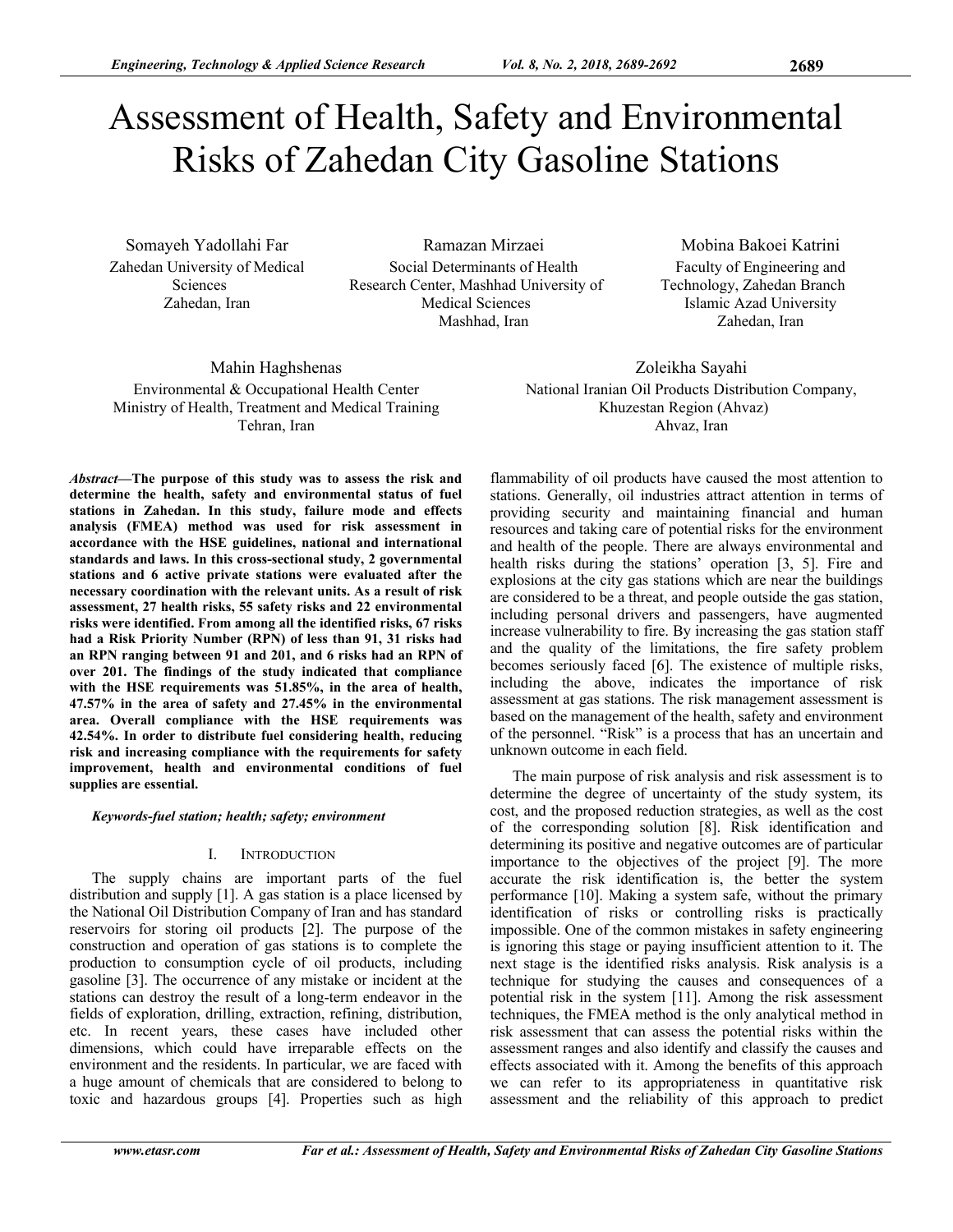problems and identify the most effective risk prevention solution [12]. FMEA is a systematic and a completely mental preventive approach based on teamwork which is used in defining, identifying, assessing, preventing, eliminating or controlling the states, causes and effects of potential errors in a system, process, project, or service (before a final product or service reaches its customer), and the prediction of errors and the way to prevent them is the prerequisite [13-15].

On the other hand, the HSE management system provides guidance for all work guidelines such as research and development, design, construction, operation, transportation and distribution, product management and work which is performed by employees and contractors in accordance with the health and safety standards [16]. In the Oil Products Distribution Company, the HSE guideline of oil products supply network have been prepared based on national and international standards for preventing accidents and creating safe conditions for performance and enhancement of safety factors [2]. This research was carried out with the aim of determining the health, safety and environmental risks of Zahedan fuel stations using the FMEA method. Health, safety and environmental aspects of fuel stations are provided in order to investigate their compliance with the HSE requirements of the stations particularly in the field of exploiting and identifying risks.

## II. METHODOLOGY

In this cross-sectional study, the health, safety and environmental risks in the fuel stations of Zahedan City were investigated using the FMEA method. The status of the stations' compliance with the requirements of HSE was also investigated. At the time of the research, there were 11 stations in Zahedan, namely 3 government and 8 private stations. From among these stations, 1 governmental and 1 private station were under reconstruction, and 1 station was not ready to cooperate. Eventually, this study was conducted in 2 governmental and 6 private operational stations. In order to assess risk through the FMEA method, fuel stations were first supervised and the way they act was carefully monitored. Information on the collection process and all environmental, equipment, material, human, etc. risks that threaten health, safety and the environment were listed. In the next steps, the causes of risk, the effects of each risk, and then the existing control processes were examined. For this purpose, the conditions in the fuel stations were compared to the standards, requirements and rules governing the work environment. Rate of deterioration, probability of occurrence, rate of probability of risk discovery/call rank was determined and the RPN (risk priority number) was calculated based on them. In the last step, the risks were ranked based on the RPN [17]. In reviewing the requirements of the HSE, the basis for investigating was the HSE guidelines for the fuel products supply networks of the national oil refinery company which includes three parts of the requirements for construction, operational requirements, and considerations for the referrals. Based on this, a checklist was designed whose validity was confirmed by experts.

## III. RESULTS

Table I indicates the number of risks in the three areas of health, safety and the environment in fuel station processes. and Table II indicates the division of risks into three acceptable, tolerable and unacceptable categories. Also, in Figure 1, the number of risks is displayed based on the specified ranges in the three domains.

| TABLE I. | THE NUMBER OF RISKS IDENTIFIED IN GAS STATIONS BASED |
|----------|------------------------------------------------------|
|          | ON DIFFERENT PARTS OF THE PROCESS                    |

| <b>Risk</b><br><b>RPN</b> | Emptying | Refueling | Lighting | <b>Total</b> |
|---------------------------|----------|-----------|----------|--------------|
| Health                    |          |           |          |              |
| <b>Safety</b>             |          |           |          |              |
| Environmental             |          |           |          |              |

TABLE II. RISK SITUATION DECISION TABLE

| Row | <b>Risk number</b> | <b>Decision type</b>   |
|-----|--------------------|------------------------|
|     | 1 to 90            | Acceptable             |
|     | 91 to 200          | Unacceptable-tolerable |
|     | More than 201      | Intolerable            |



Fig. 1. Comparative diagram of the number of health, safety and environmental risks based on the RPN Rates

In assessing the risks of the oil product stations through FMEA, the highest levels of risks in the three considering areas are:

- Health: Car traffic (RPN: 486)
- Safety: Use of cigarettes during refueling and the lack of continuous sampling of product vapors (RPN: 280)
- Environment: lack of assessing the thickness of tanks (RPN: 112)

Based on the investigation results, the HSE requirements had the average compliance of 51.85% in health area, 47.57% in the safety area and 27.45% in the environmental area. The results of this assessment indicated that, there is 42.54% of compliance in the studied stations and 57.46% of the noncompliance with the checklist requirements. Chi-Square test was used to determine the compliance with the requirements at the stations and the results indicated that there are significant differences between the criteria and the positions in four stations (p-value  $\leq 0.05$ ).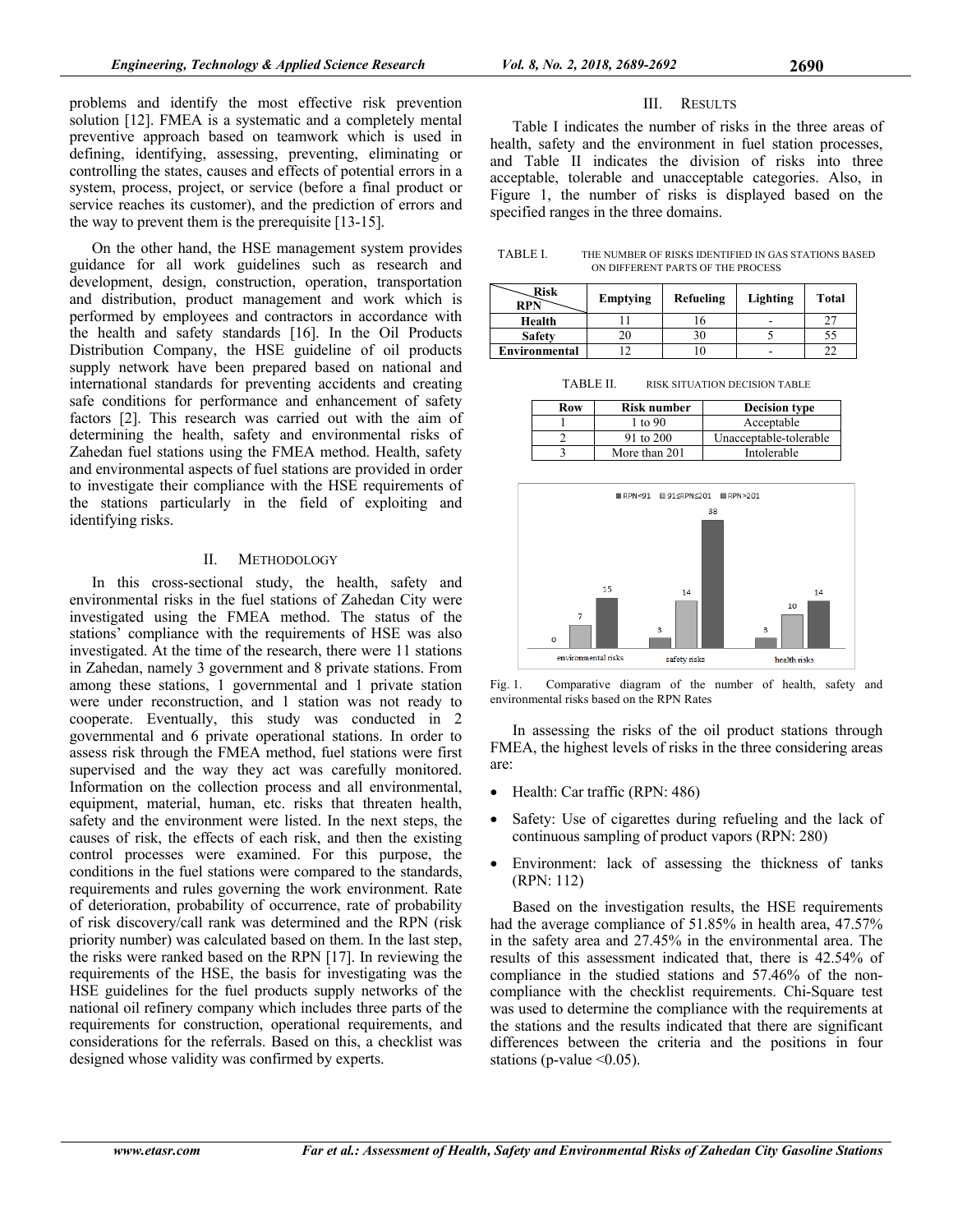According to the results of the risk assessment, the most identified risks are related to safety, health and environment fields respectively. Risks with RPN of more than 100 are subject to the above order. In a study conducted on fire safety in 22 gas stations in Zanjan using the national review list, the findings of the analysis revealed that, on average, 70% of safety tips in these stations have been respected [18]. This is while the safety situation in the stations studied in Zahedan were consistent with an average of 47.57% of the criteria set out in the HSE guidelines for the fuel products supply network. Also, in assessing the environmental risks of oil products storage facilities through the FMEA method the risk number for oil tanker 210 was obtained [12]. According to the present research, the environmental risk number of this activity at fuel stations is 72. In [19], the use of a proper ventilation system and the proper equipment maintenance in order to prevent leakage in the joints and the reduction of people exposure, have been proposed as control measures in confronting chemicals. In this study, leakage from the valves, pipes and tanks at fuel stations also result in the introduction of pollutants into the environment, thereby increasing the risk of fuel leaks. According to [20], the lack of a three-way catalytic converter system on cars, the average car age, the low respect for regulatory requirements such as technical vehicle inspection, high engine set-up and spare parts costs, gasoline spills, new car prices, the low number of petrol stations in comparison to the car number are some of the main factors of pollution increasing near gas stations [20]. The results of this study indicated that the lack of attention to the HSE requirements of the stations and the existing regulations in this field resulted in increasing various health, safety and environmental risks.

In a study in a petrochemical industry, benzene earned a risk level of 5 with a coefficient of 5-6.5 [21]. This level indicates high risk and the need for corrective actions. However, in [22], conducted at Shiraz gas stations, the average exposure of gas station workers to BTX does not exceed the exposure limit values of these compounds, and the exposure to lead-free gas did not seem to be evident with blood damage. In [23] the average concentration of benzene in the air was higher than the one proposed by the National Technical Committee on Occupational Health (0.5 ppm) at the gas station in Yazd. At the same time, the concentration of toluene, ethyl benzene and xylene was lower than the allowed limit [23]. In [24], which was conducted regarding gas stations in Ahwaz downtown, the results indicated that the concentration of benzene in the gas stations and the surrounding streets was averagely higher than that of respiratory air. In [3], the calculations indicated that about 14 tons of gasoline (ordinary and super) is evaporated from the reservoirs of Tehran's Vali'asr gas station per year. This rate of evaporation can have an impact on the air pollution in the surrounding environment and increases health, safety and environmental risks. According to the results of this study, increasing control measures to reduce exposure to benzene in Zahedan fuel stations is necessary.

According to [25], conducted at gas stations in Kenya, the employers and customers are encouraged to adhere to standards that ensure the safety of the workplace. However, our study

indicated that in total, 57.46% of the studied stations have noncompliance with the checklist requirements, and in terms of compliance with the HSE guidelines for the fuel products supply networks, the visited stations are almost identical.

## V. CONCLUSION

There are various health, safety and environmental risks, and numerous cases of non-compliance with the criteria under consideration, something that clarifies the need for more supervision on the stations at construction time and during operation. The use of technical and managerial methods to eliminate and reduce risks is recommended. Holding training classes in all three areas of health, safety, and environment in a compiled form for staff, internal auditing, continuous maintenance, installation of instructions, guiding and warning boards and general training of the drivers of all types of vehicles will be helpful. In general, compliance with the health, safety and environmental requirements of the HSE guidelines for fuel supply networks can be effective in risk reduction. The attention of experts to the implementation of the requirements is as necessary as the attention of the authorities. It should be noted that the use of proposed solutions in each of the health, safety and environmental areas can also be effective in other areas and ultimately lead to a general reduction of risks.

## ACKNOWLEDGMENT

This study was supported by Islamic Azad University, Zahedan, Iran. Authors would like to particularly thank the management and staff of Zahedan City gasoline stations.

## **REFERENCES**

- [1] National Iranian Oil Products Distribution Company, Office of Health, Safety and Environment, Environmental considerations product supply stations, Public Relation Publication, (in Persian), 2008
- [2] National Iranian Oil Products Distribution Company, Instructions HSE ducts supply of petroleum products, (original in Persian), 2010
- [3] A. Karbasi, F. Kavyanifar, "Estimate the rate of Heavy due to gasoline evaporation In the stations via software, Case study: the ValiAsr", Technical Seminar on Oil ,Gas and the Environment, Iran, Vol. 1, No. 4, pp. 23-35, 2008
- [4] F. Ahmadi, Gasoline vapor recovery, National Iranian Oil Engineering Company, 2006
- [5] R. D. Harbinson, M. M. Bourgeois, G. T. Johnson, Hamilton & Hardys Industrial Toxicology, Mosby, 1998
- [6] EPA, Preventing Leaks and Spills at Service Stations: A Guide for Facilities, Available at: https://www3.epa.gov/region9/waste/ust/ pdf/servicebooklet.pdf, 2003
- [7] D. Hillson, Effective opportunity , management for projects exploiting positive risk, Marcel Dekker, 2004
- [8] V. T. Covello, J. Menkes, J. Mumpower, Risk Evaluation and Management, Plenum Press, 1986
- [9] R. Yarahmadi, P. Moridi, "Risk assessment and management of health, safety and environment in vitro research sites", Occupational Health and Safety, Vol. 3, No. 3, pp. 11-26, 2012
- [10] A. Jafari, "Job safety analysis in Abadan Oil Refining Company", 2nd National Conference on Safety Engineering and HSE Management, Iran, 2007
- [11] N. J. Bahr, System Safety Engineering and Risk Assessment, CRC Press, 2014
- [12] S. Naghavi, D. Salehi Rahmatollah "Environmental risk assessment of FMEA storage facilities", Sixth National Conference and Specialized